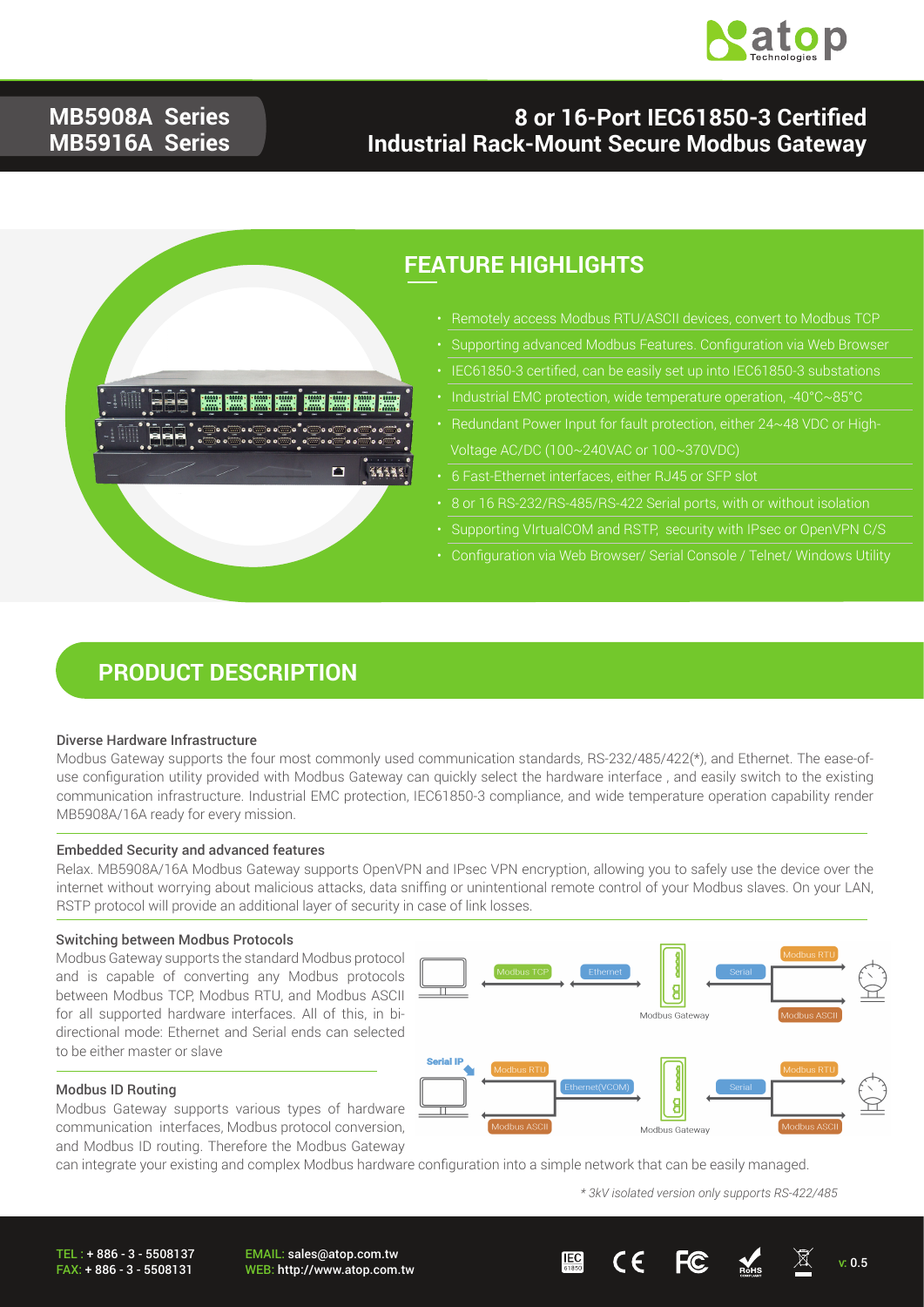

 $\begin{array}{ccccc} \mathbf{E} & \mathbf{C} & \mathbf{C} & \mathbf{C} & \mathbf{C} & \mathbb{R}^{4} & \mathbb{R} & \mathbb{R}^{4} \end{array}$ 

## **SPECIFICATIONS**

| <b>Technical Specifications</b>                                                                 |                                                                                                                                       |  |
|-------------------------------------------------------------------------------------------------|---------------------------------------------------------------------------------------------------------------------------------------|--|
| Model Name                                                                                      | MB5908A (8 ports);<br>MB5916A (16-ports)                                                                                              |  |
| <b>Network interface</b>                                                                        |                                                                                                                                       |  |
| Speed                                                                                           | IEEE 802.3 10BaseT<br>IEEE 802.3u 100BaseT(X) - RJ45 version<br>IEEE 802.3u 100Base-FX - SFP version                                  |  |
| Connector ports                                                                                 | RJ45 x 6 (RJ45 version)<br>SFP x 6 (SFP version)                                                                                      |  |
| <b>Serial Interface</b>                                                                         |                                                                                                                                       |  |
| Connector                                                                                       | D-Sub9 (DB models, supporting only 5-pin RS-232 mode) or<br>5.08mm 5-Pin Terminal block (TB Models)                                   |  |
| Ports                                                                                           | 8 (SE5908A) or 16 (SE5916A)                                                                                                           |  |
| Mode                                                                                            | RS-232/422/485 or RS-422/485 (SiS version) Software selectable                                                                        |  |
| Serial port isolation                                                                           | 3 kV isolation (SiS version only)                                                                                                     |  |
| <b>Baud Rate</b>                                                                                | $1,200 \sim 921,600$ bps software selectable                                                                                          |  |
| Parity                                                                                          | None, Odd, Even, Mark, Space                                                                                                          |  |
| Data Bits                                                                                       | 5, 6, 7, 8 software selectable                                                                                                        |  |
| <b>Stop Bits</b>                                                                                | 1, 2 software selectable                                                                                                              |  |
| Flow Control                                                                                    | None, Xon/Xoff, RTS/CTS (RS-232 only)                                                                                                 |  |
| <b>Power</b>                                                                                    |                                                                                                                                       |  |
| Input Voltage                                                                                   | Redundant 24-48 VDC or<br>Redundant 100-240 VAC/ 100-370 VDC (HV Series)                                                              |  |
| Input Current                                                                                   | 0.73 A @ 24 VDC<br>0.35 A @ 100 VAC<br>0.20 A @ 100 VDC                                                                               |  |
| Power Consumption                                                                               | Approximately 20 W                                                                                                                    |  |
| Power Redundancy                                                                                | Yes                                                                                                                                   |  |
| Connector                                                                                       | 10-Pin Terminal Block                                                                                                                 |  |
| <b>Reverse Polarity Protection</b>                                                              | Yes                                                                                                                                   |  |
| <b>Physical Characteristics</b>                                                                 |                                                                                                                                       |  |
| Housing<br>Dimension ( $W \times H \times D$ )<br>Weight<br>Installation<br><b>Reset Button</b> | IP30 SPCC housing<br>440.6 x 44 x 309 mm (1U Rack-mount)<br>4 kg<br>19" Rack mount (Rack-mount kit included)<br>Yes                   |  |
| <b>Environmental Limits</b>                                                                     |                                                                                                                                       |  |
| <b>Operating Temperature</b><br>Storage Temperature<br>Ambient Relative Humidity                | $-40^{\circ}$ C $\sim$ 85°C (-40°F $\sim$ 185°F)<br>$-40^{\circ}$ C $\sim$ 85°C (-40°F $\sim$ 185°F)<br>5%~95%, 55°C (Non-condensing) |  |

TEL : + 886 - 3 - 5508137 FAX: + 886 - 3 - 5508131

EMAIL: sales@atop.com.tw<br>WEB: http://www.atop.com.tw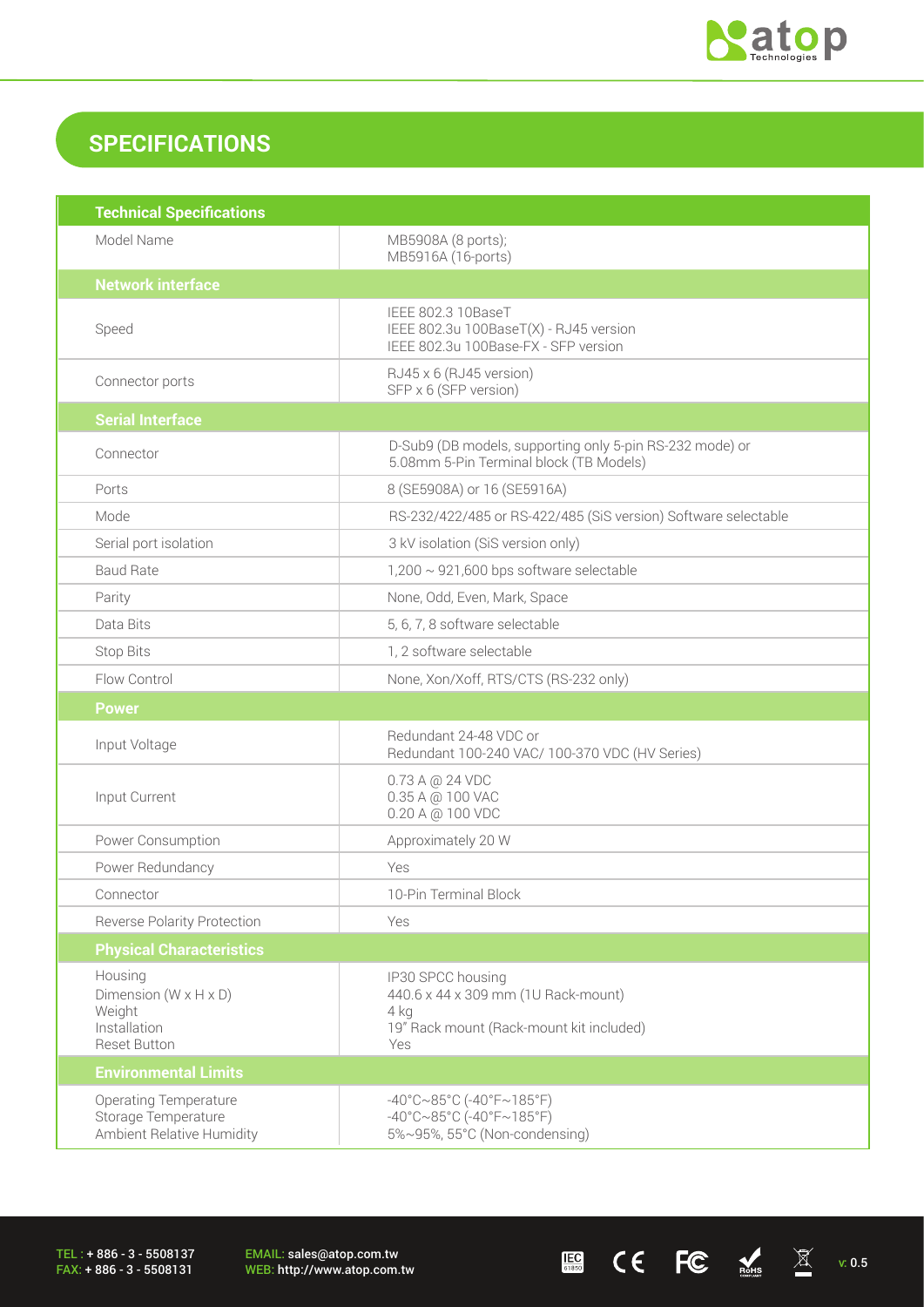

| <b>Software</b>        |                                                                                                                                                                                                                                                        |
|------------------------|--------------------------------------------------------------------------------------------------------------------------------------------------------------------------------------------------------------------------------------------------------|
| Protocols              | IPv4, ICMP, TCP, UDP, DHCP Client, SNMPv1, v2c, v3, HTTP, HTTPS, Telnet,<br>RFC2217, 802.1D-2004 RSTP, Security through OpenVPN Client/Server<br>or IPsec VPN (peer-to-peer or peer-to-side) with up to 37.9Mbps VPN<br>throughput, PPTP, and SMTP/TLS |
| Configuration          | ATOP Management Utility, Web UI, Telnet, Console                                                                                                                                                                                                       |
| VirtualCOM             | Windows/Linux redirection software                                                                                                                                                                                                                     |
| <b>Modbus Features</b> |                                                                                                                                                                                                                                                        |
| Supported Modes        | Ethernet: Modbus TCP Server/Client(or VCOM);<br>Serial: Modbus RTU/ASCII (master/slave)                                                                                                                                                                |

### **DIMENSIONS & LAYOUT**



TEL : + 886 - 3 - 5508137 FAX: + 886 - 3 - 5508131

EMAIL: sales@atop.com.tw EMAIL: sales@atop.com.tw **UEB**  $\mathsf{CE}$   $\mathsf{FC}$   $\mathbb{R}$   $\mathbb{X}$  v: 0.5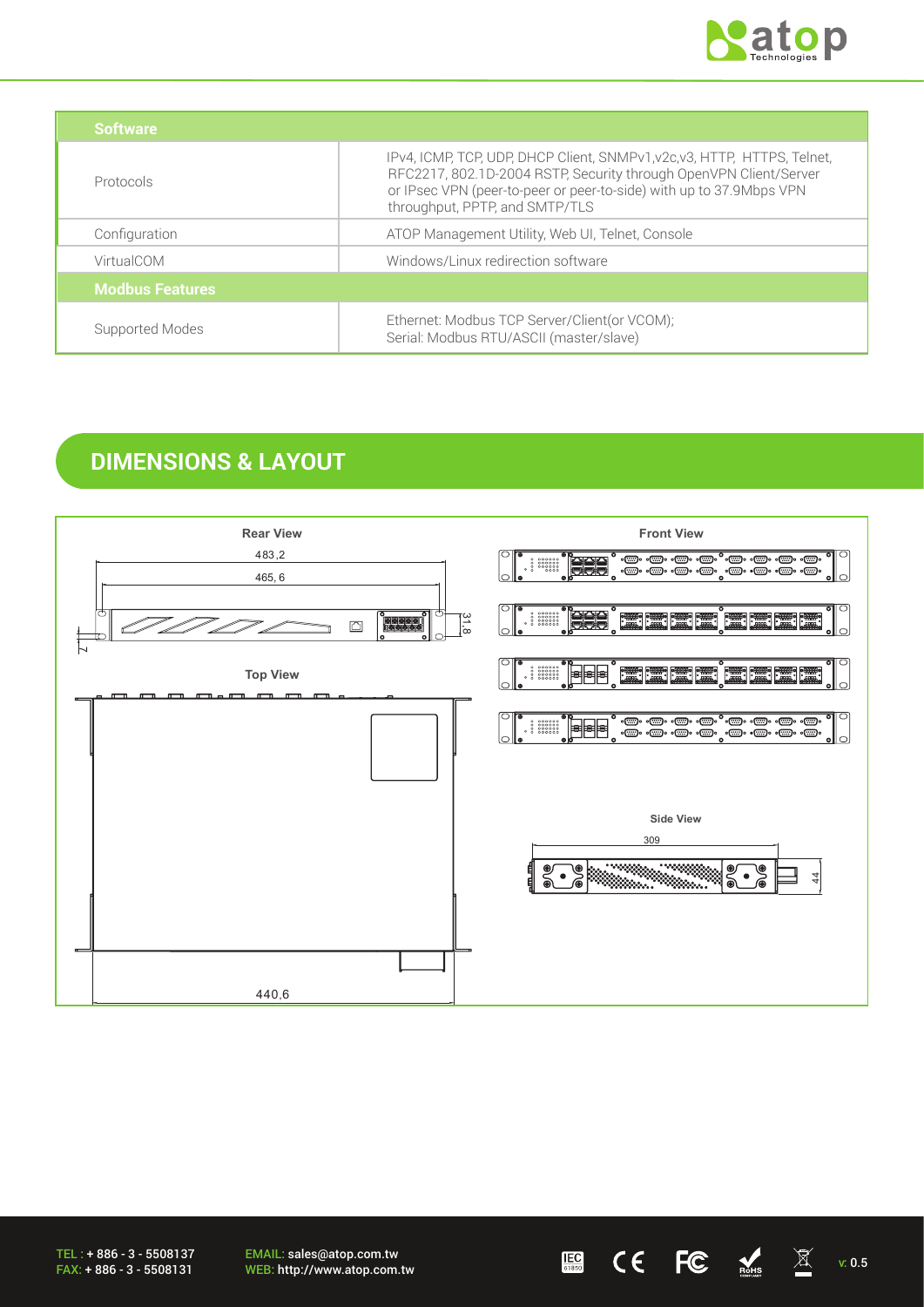

# **REGULATORY APPROVALS**

| <b>Regulatory Approvals</b>           |                                                                                                                                                          |                                                                                               |                                                                                                               |                                                              |
|---------------------------------------|----------------------------------------------------------------------------------------------------------------------------------------------------------|-----------------------------------------------------------------------------------------------|---------------------------------------------------------------------------------------------------------------|--------------------------------------------------------------|
| Safety                                | EN 61010-2-201                                                                                                                                           |                                                                                               |                                                                                                               |                                                              |
| <b>EMC</b>                            | FCC Part 15, Subpart B, Class B, EN 55032, Class B, EN 61000-6-2 Class B, EN 61000-3-2,<br>EN 61000-3-3, EN 55024, EN 61000-6-4, IEC 61850-3 / IEEE 1613 |                                                                                               |                                                                                                               |                                                              |
| <b>Test</b>                           | <b>Value</b><br><b>Level</b><br>Item                                                                                                                     |                                                                                               |                                                                                                               |                                                              |
| IEC 61000-4-2                         | <b>ESD</b>                                                                                                                                               | Contact Discharge<br>Air Discharge                                                            | ±8kV<br>±15kV                                                                                                 | $\overline{4}$<br>$\overline{4}$                             |
| IEC 61000-4-3                         | <b>RS</b>                                                                                                                                                | Radiated (enclosure)                                                                          | 10 V/m                                                                                                        | 3                                                            |
| IEC 61000-4-4                         | EFT                                                                                                                                                      | <b>AC Power Port</b><br>DC Power Port<br>Signal Port                                          | ±4.0KV<br>±4.0KV<br>±4.0KV                                                                                    | $\overline{4}$<br>$\overline{4}$<br>$\overline{\mathcal{A}}$ |
| IEC 61000-4-5                         | Surge                                                                                                                                                    | <b>AC Power Port</b><br><b>AC Power Port</b><br>DC Power Port<br>DC Power Port<br>Signal Port | Line-to Line±2.0KV<br>Line-to Earth±4.0KV<br>Line-to Line±1.0KV<br>Line-to Earth±2.0KV<br>Line-to Earth±2.0KV | 4<br>$\overline{4}$<br>3<br>3<br>4                           |
| IEC 61000-4-6                         | CS                                                                                                                                                       | <b>AC Power Port</b><br>DC Power Port<br>Signal Port                                          | 10 V rms                                                                                                      | 3                                                            |
| IEC 61000-4-8                         | PFMF                                                                                                                                                     | Enclosure                                                                                     | 100 A/m                                                                                                       | 5                                                            |
| IEC 61000-4-10                        | Damped Oscillato-<br>ry Magnetic Field                                                                                                                   | Enclosure                                                                                     | 100 A/m                                                                                                       | 5                                                            |
| IEC 61000-4-11                        | DIP                                                                                                                                                      | <b>AC Power Port</b>                                                                          |                                                                                                               |                                                              |
| IEC 61000-4-12                        | Damped<br>Oscillatory                                                                                                                                    | <b>AC Power Port</b><br>Signal Port                                                           | 2.5 KV common, 1 KV differential<br>2.5 KV common, 1 KV differential                                          | 3<br>3                                                       |
| Shock<br>Drop (Freefall)<br>Vibration | MIL-STD-810F Method 516.5<br>MIL-STD-810F Method 516.5<br>MIL-STD-810F Method 514.5 C1 & C2                                                              |                                                                                               |                                                                                                               |                                                              |
| RoHS <sub>II</sub>                    | Yes                                                                                                                                                      |                                                                                               |                                                                                                               |                                                              |
| <b>MTBF</b>                           | MB5916A-6SFP-Sis-HV: 9.18 years; MB5916A-6SFP-Sis: 8.63 years                                                                                            |                                                                                               |                                                                                                               |                                                              |
| Warranty                              | 5 years                                                                                                                                                  |                                                                                               |                                                                                                               |                                                              |

TEL : + 886 - 3 - 5508137 FAX: + 886 - 3 - 5508131

EMAIL: sales@atop.com.tw<br>WEB: http://www.atop.com.tw